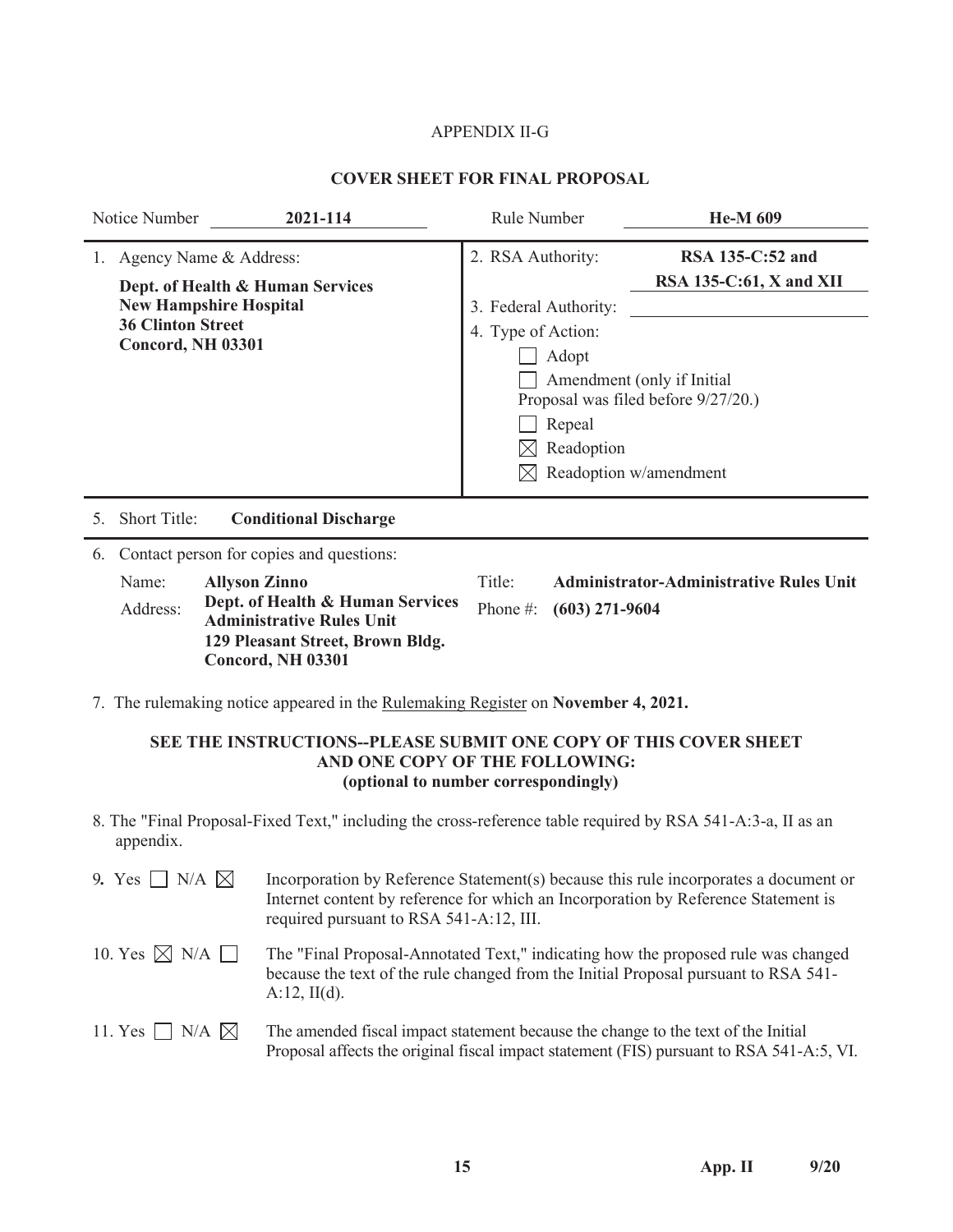| Notice Number                                                                                                                                     | 2021-114                     | Rule Number                                                                                                                    | <b>He-M 609</b>                                           |
|---------------------------------------------------------------------------------------------------------------------------------------------------|------------------------------|--------------------------------------------------------------------------------------------------------------------------------|-----------------------------------------------------------|
| Agency Name & Address:<br>Department of Health & Human Services<br><b>New Hampshire Hospital</b><br><b>36 Clinton Street</b><br>Concord, NH 03301 |                              | 2. RSA Authority:<br>3. Federal Authority:<br>4. Type of Action:<br>Adoption<br>Repeal<br>Readoption<br>Readoption w/amendment | <b>RSA 135-C:52 and</b><br>$RSA$ 135-C:61, X and XII<br>X |
| <b>Short Title:</b>                                                                                                                               | <b>Conditional Discharge</b> |                                                                                                                                |                                                           |

6. (a) Summary of what the rule says and of any proposed amendments:

**He-M 609 specifies the criteria and procedures for conditional discharge of a person involuntarily admitted to a facility and for the revision and revocation of the conditional discharge.** 

**The Department of Health and Human Services (Department) is proposing to readopt He-M 609. Various provisions within He-M 609.02 on definitions, He-M 609.03 on grant of conditional discharge, He-M 609.04 on grant of absolute discharge, He-M 609.05 on revision of conditions, He-M 609.06 on revocation of conditional discharge, and He-M 609.07 on appeal of revocation are currently emergency rules and are scheduled to expire on February 2, 2022.** 

6. (b) Brief description of the groups affected:

**He-M 609 affects owners and operators of mental health facilities, individuals in mental health facilities, and families of these individuals.**

6. (c) Specific section or sections of state statute or federal statute or regulation which the rule is intended to implement:

| <b>RULE</b> | <b>SPECIFIC STATE STATUTE THE RULE IMPLEMENTS</b>       |
|-------------|---------------------------------------------------------|
| He-M 609.01 | RSA 135-C:13, 18, 56, 57 & 59                           |
| He-M 609.02 | RSA 135-C:13, 18, 56, 57 & 59                           |
| He-M 609.03 | RSA 135-C:59                                            |
| He-M 609.04 | RSA 135-C:56                                            |
| He-M 609.05 | RSA 135-C:56 & 57; RSA 135-C: 19-a; RSA 329, 330-A; RSA |
|             | 329-B; & RSA 326-B                                      |
| He-M 609.06 | RSA 135-C:57                                            |
| He-M 609.07 | RSA 135-C:18                                            |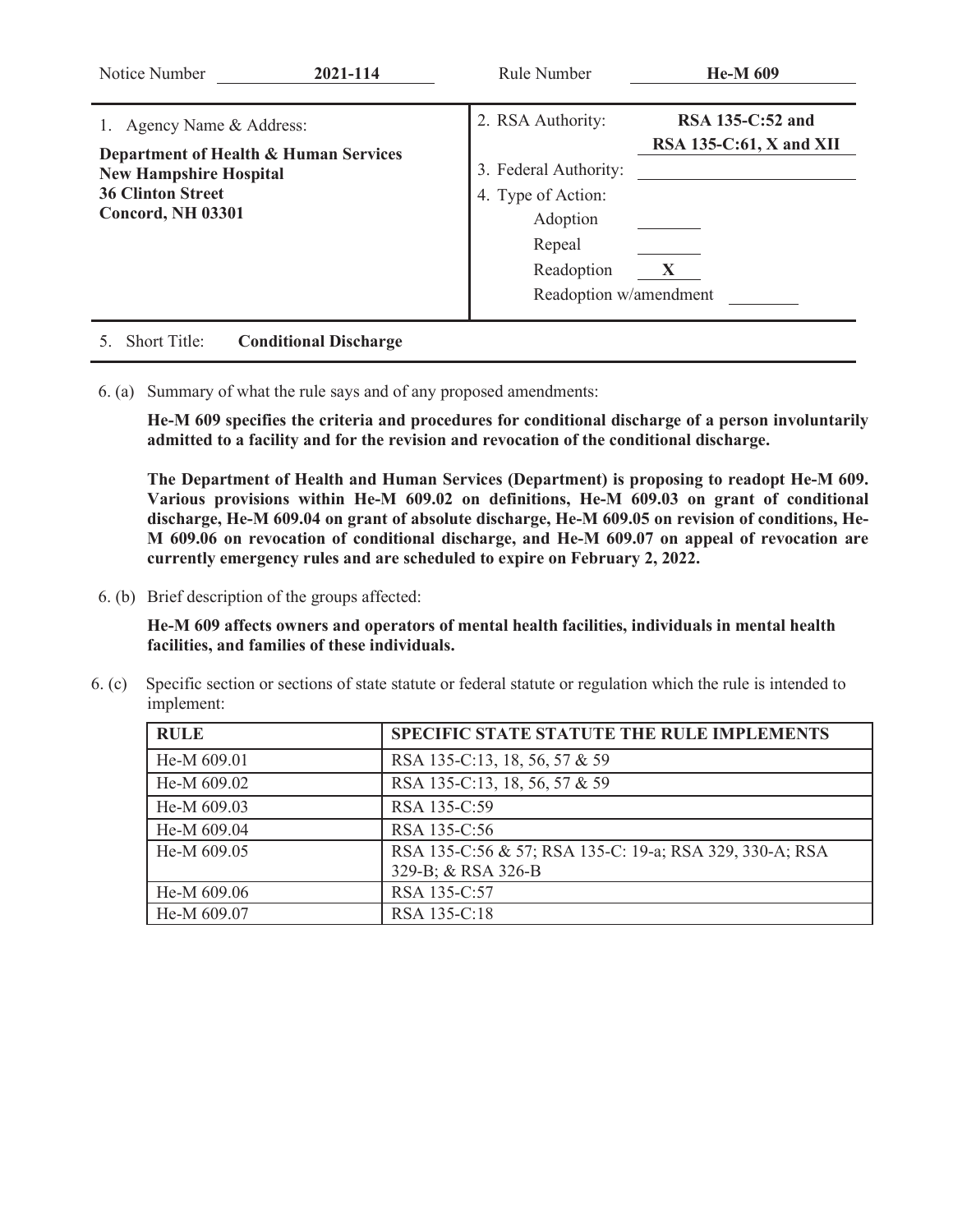7. Contact person for copies and questions including requests to accommodate persons with disabilities:

| Name: Allyson Zinno                                                    | Title:   | <b>Administrator-Administrative Rules Unit</b> |
|------------------------------------------------------------------------|----------|------------------------------------------------|
| Address: Dept. of Health and Human Services Phone #: (603) 271-9604    |          |                                                |
| <b>Administrative Rules Unit</b>                                       | $Fax\#:$ | $(603)$ 271-5590                               |
| 129 Pleasant Street, 2 <sup>nd</sup> Floor<br><b>Concord, NH 03301</b> |          | E-mail: Allyson.E.Zinno@dhhs.nh.gov            |

TTY/TDD Access: Relay NH 1-800-735-2964 or dial 711 (in NH)

**The proposed rules may be viewed and downloaded at: http://www.dhhs.nh.gov/oos/aru/comment.htm**

8. Deadline for submission of materials in writing or, if practicable for the agency, in the electronic format specified: **Wednesday, December 15, 2021**

 $\boxtimes$  Fax  $\boxtimes$  E-mail  $\Box$  Other format (specify):

9. Public hearing scheduled for:

| Date and Time: | Wednesday, December 8, 2021 at 2:00pm                              |
|----------------|--------------------------------------------------------------------|
| Place:         | <b>DHHS Brown Bldg., Auditorium, 129 Pleasant St., Concord, NH</b> |

10. Fiscal Impact Statement (Prepared by Legislative Budget Assistant)

FIS # **21:115** , dated **October 22, 2021** 

- **1. Comparison of the costs of the proposed rule(s) to the existing rule(s):**  There is no difference in cost when comparing the proposed rules to the existing rules.
- **2. Cite the Federal mandate. Identify the impact on state funds:**  No federal mandate, no impact on state funds.
- **3. Cost and benefits of the proposed rule(s):** 
	- **A. To State general or State special funds:**  None.
	- **B. To State citizens and political subdivisions:**  None.
	- **C. To independently owned businesses:**  None.
- 11. Statement Relative to Part I, Article 28-a of the N.H. Constitution:

**The proposed rule does not modify an existing program or responsibility, and does not mandate any fees, duties or expenditures on the political subdivisions of the state, and therefore does not violate Part I, Article 28-a of the N.H. Constitution.**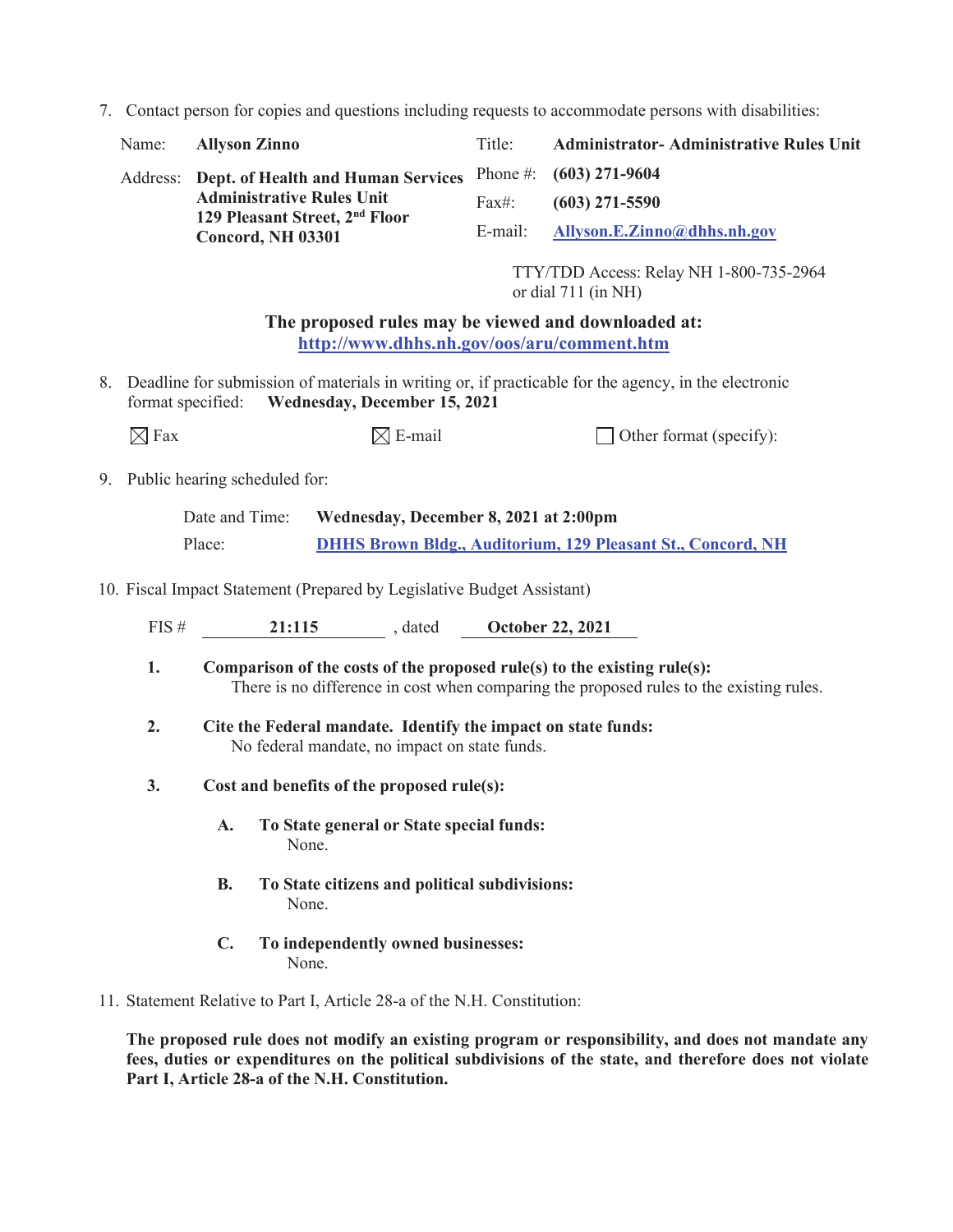**Edit:** Please adjust AARLs accordingly as changes are made.

#### CHAPTER He-M 600 NEW HAMPSHIRE HOSPITAL

#### **Readopt He-M 609.01, effective 10-25-16 (Document #12014), cited and to read as follows:**

#### PART He-M 609 CONDITIONAL DISCHARGE

Statutory Authority: RSA l35-C:52; RSA 135-C:61, X and XII

 He-M 609.01 Purpose. The purpose of these rules is to define the criteria and procedures for conditional discharge of a person involuntarily admitted to a facility and for the revision and revocation of the conditional discharge.

#### **Readopt with amendment He-M 609.02, effective 10-25-16 (Document #12014), as amended effective 8-6-21 (Document #13250, Emergency), to read as follows:**

He-M 609.02 Definitions.

(a) "Administrator" means the superintendent or other chief executive officer of a facility or THPS.

 (b) "Advance practice registered nurse (APRN)" means "advanced practice registered nurse" as defined in RSA 135-C:2, II-a, namely "an advanced practice registered nurse licensed by the board of nursing who is certified as a psychiatric mental health nurse practitioner by a board-recognized national certifying body."

 (c) "Clinician" means a person who is qualified to provide community mental health services pursuant to He-M 426.08 (h)-(m).

(d) "Commissioner" means the commissioner of the department of health and human services.

 (e) "Community mental health program (CMHP)" means "community mental health program" as defined in RSA 135-C:2, IV. The term includes the term community mental health provider.

 (f) "Conditional discharge" means the release of a person from a facility during a period of courtordered involuntary admission on the condition that the person comply with specific provisions of community-based treatment or be subject to readmission to a facility.

Edit: "or"

(g) "Department" means the New Hampshire department of health and human services.

 (h) "Emergency service staff member" means a CMHP or THPS clinician who provides short-term clinical/psychiatric evaluation, treatment, and referral for persons experiencing acute symptoms of a mental illness and in accordance with He-M 426.08(h)(1).

 (i) "Facility" means New Hampshire hospital or any other treatment program designated as a receiving facility under RSA 135-C:26 to receive persons for involuntary admission under RSA 135-C:34- 54 and involuntary emergency admission under RSA 135-C:27-33.

 (j) "Informed decision" means a choice made voluntarily by a person or applicant for services or, where appropriate, such person's legal guardian, after all relevant information necessary to making the choice has been provided, when:

(1) The person understands that he or she is free to choose or refuse any available alternative;

(2) The person clearly indicates or expresses his or her choice; and

(3) The choice is free from all coercion.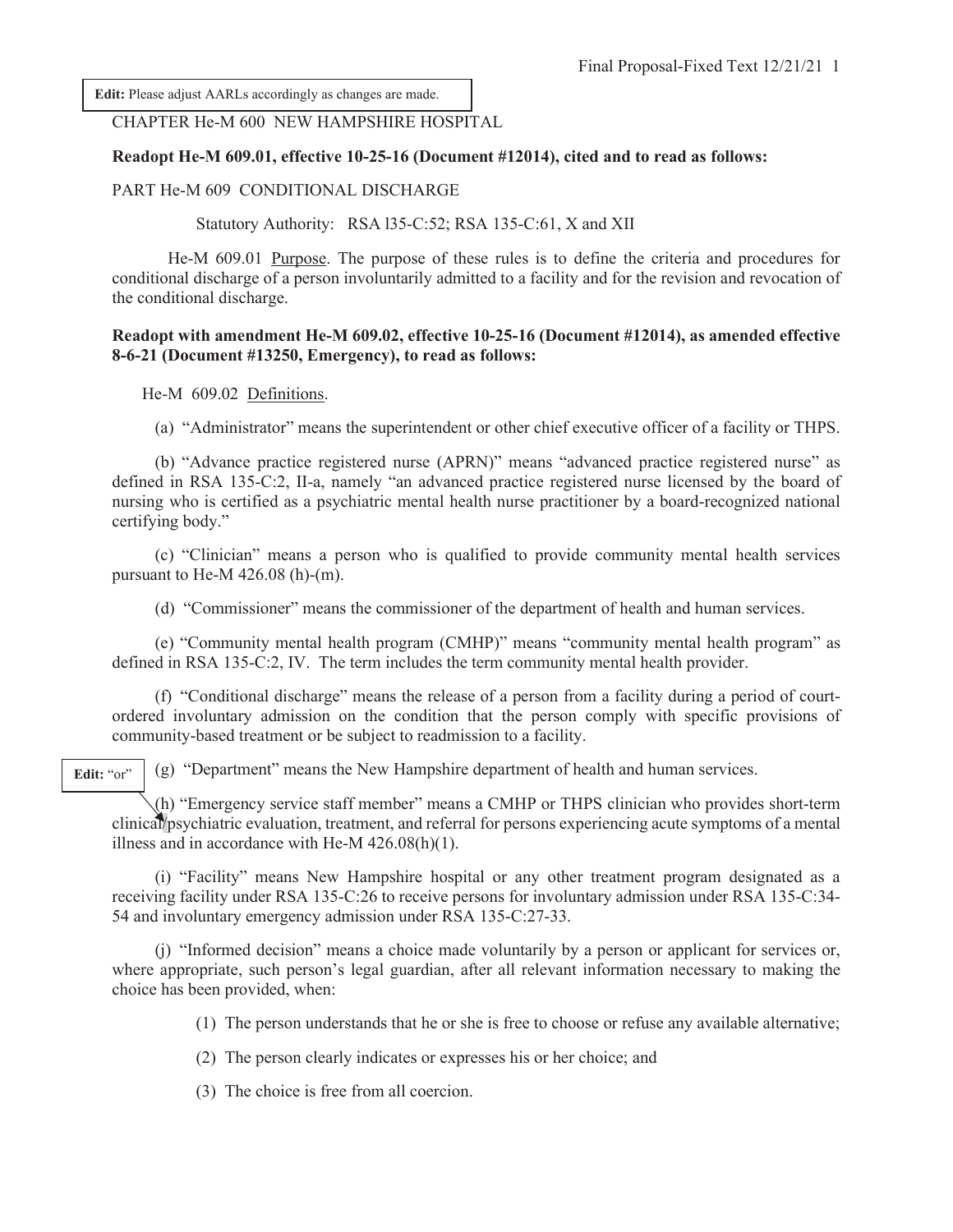(k) "In need of care" means a situation where a conditionally discharged person no longer requires inpatient treatment but where a prescribed regimen of medical psychiatric or psychiatric care or treatment is required to prevent the recurrence of the circumstances which led to the person's dangerous condition.

 (l) "Involuntary admission" means an order of involuntary commitment made pursuant to RSA l35- C:34-54 by a probate court.

(m) "Law enforcement officer" means a person identified in RSA 630:l, II.

(n) "Physician assistant (PA)" means a physician assistant licensed to practice in New Hampshire.

 (o) "Psychiatrist" means "psychiatrist" as defined in RSA 135-C:2, XIII, namely, "a physician licensed to practice in New Hampshire who is either board-certified or board-eligible according to the most recent regulations of the American Board of Psychiatry and Neurology, Inc., or its successor organization."

(p) "Transitional housing program services (THPS)" means a residential program that provides housing and support services to persons with serious and persistent mental illness.

 (q) "Treatment team member" means a mental health clinician who is qualified pursuant to He-M 426.08 (h)-(m) and who shares ongoing responsibility for the care and treatment of a CMHP client or THPS client.

# **Readopt He-M 609.03 through He-M 609.05, effective 10-25-16 (Document #12014), as amended effective 8-6-21 (Document #13250, Emergency), to read as follows:**

He-M 609.03 Grant of Conditional Discharge.

 (a) The administrator of a facility shall grant a conditional discharge to a person who has been involuntarily admitted to the facility pursuant to RSA l35-C:34-54 when the following criteria have been met:

(1) The person is determined to be in need of care;

(2) A recommendation for conditional discharge of the person has been made in accordance with the procedures in He-M 609.03(b); and

(3) The person or his or her guardian understands and, following an informed decision, consents to the conditions and term of discharge, including any requirement for participation in continuing treatment on an outpatient basis.

 (b) A recommendation for conditional discharge of a person shall be made to the administrator of a facility by a psychiatrist, APRN, or PA at the facility only after a conference has been held, pursuant to He-M 401.10 or 410.11, in which:

(1) The psychiatrist, APRN, or PA participated and concurred in the results thereof;

(2) A determination has been made that the person is in need of care and the mental health treatment and supervision needed by the person can be provided in a CMHP, THPS, or other setting which is less restrictive of the person's freedom and ability to make informed decisions;

(3) A recommendation for conditional discharge has been adopted; and Edit: "or"

(4) The person, community mental health center representative/THPS representative, and DRF staff have agreed to the term of and conditions for discharge.

**Edit:** This acronym is used in other places in the He-M 600 rules, but it may be helpful to spell it out here as well. This is the first time it is being used in He-M 609.

**Edit:** "401.11"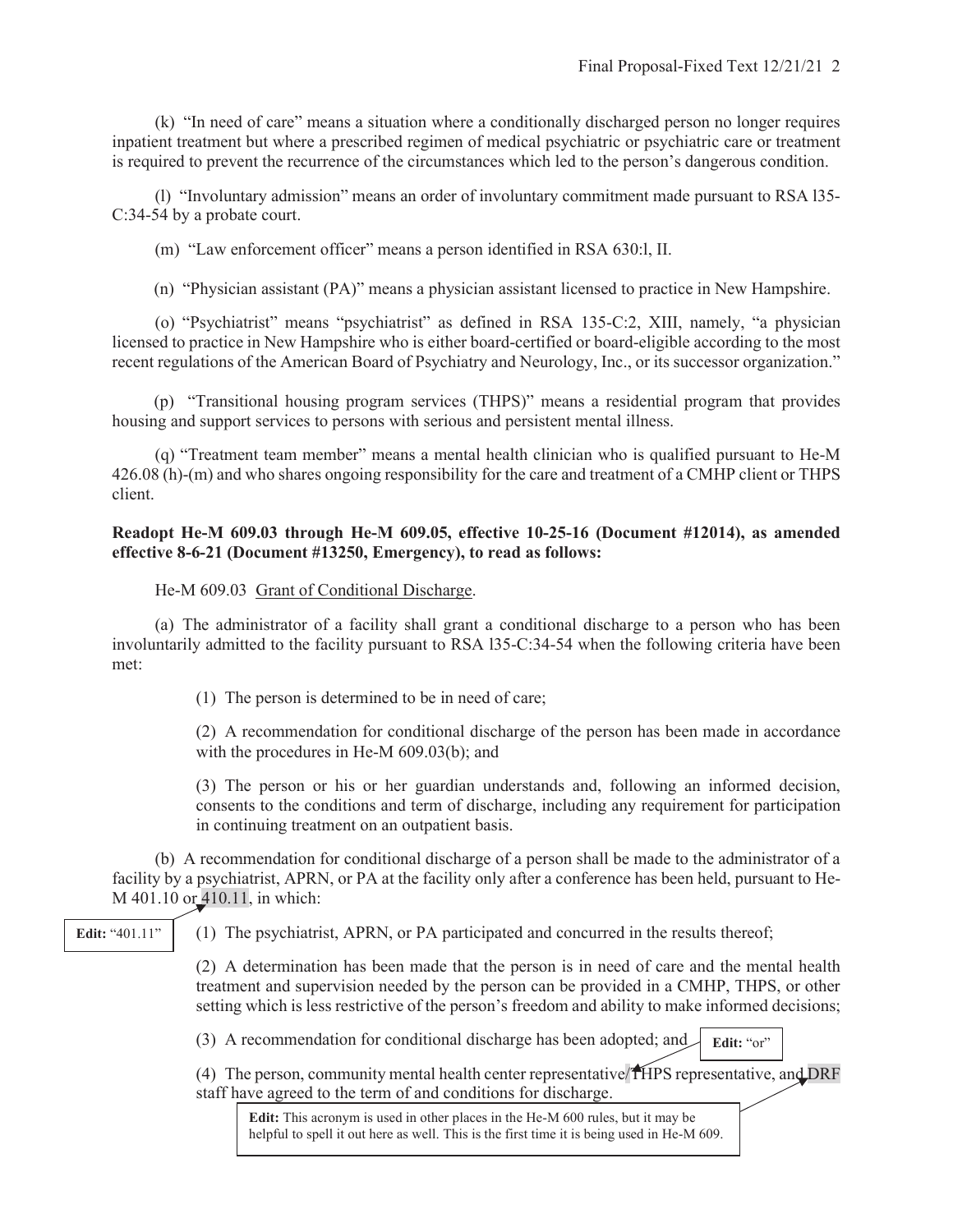(c) The facility to which the person to be conditionally discharged has been involuntarily admitted shall inform the person and his or her guardian, if any, orally and in writing of the term and conditions of discharge and of the criterion and process for revocation of conditional discharge.

 (d) No conditional discharge shall be granted by a facility unless the person to be discharged or his or her guardian, if any, has knowledge of and, following an informed decision, consents to the term and conditions of discharge and the provisions of He-M 609. Consent shall be documented in writing.

 (e) The term of conditional discharge granted to a person under He-M 609 shall not exceed the period of time remaining on the person's order of involuntary admission made pursuant to RSA l35-C:34-54.

Edit: "or"

 (f) Information regarding a person's conditional discharge shall be shared between the community mental health center/THPS and the facility serving the person as necessary to treat him or her and to otherwise carry out the purposes of RSA 135-C and He-M 609.

## He-M 609.04 Grant of Absolute Discharge.

 (a) The administrator of a facility from which a person has been conditionally discharged shall grant to such person an absolute discharge at the end of the term of the conditional discharge unless the discharge earlier has been revoked in accordance with RSA 135-C:51, VI or He-M 609.06 or unless another order of involuntary admission of the person has been made pursuant to RSA l35-C:34-54.

Edit: "or"

 (b) The administrator of a facility from which a person has been conditionally discharged shall grant to such person an absolute discharge when, within the previous 3 days, a psychiatrist, APRN, or PA at the CMHP/THPS providing continuing treatment to the person on an outpatient basis has:

(1) Examined the person;

(2) Determined that the person is no longer in need of care; and

(3) Recommended that an absolute discharge be granted.

 (c) The administrator, in writing, shall immediately notify the court which made the original order of involuntary admission pursuant to RSA l35-C:34-54 and the person's guardian, if any, that the person has been granted an absolute discharge.

|                                       | <b>Edit:</b> There is only one paragraph here so the text should begin after the |
|---------------------------------------|----------------------------------------------------------------------------------|
| He-M $609.05$ Revision of Conditions. | section heading and the "(a)" should be deleted. Then renumber as shown.         |
|                                       |                                                                                  |

(a) If at any time the term and/or conditions of a conditional discharge granted pursuant to He-M 609.03 are revised, such revision shall be in accordance with the following procedures:

| Edit: " $(a)$ "<br>$\blacktriangleright$ (1) The revisions shall be proposed by:<br>Edit: "or"<br><b>Edit: Delete</b>                                                     |  |  |
|---------------------------------------------------------------------------------------------------------------------------------------------------------------------------|--|--|
| Edit: " $(1)$ "<br>$\rightarrow$ a. The CMHP/THPS serving the person conditionally discharged;                                                                            |  |  |
| Edit: " $(2)$ "<br>$\blacktriangleright$ b. The person conditionally discharged or his or her guardian, if any; or                                                        |  |  |
| $\blacktriangleright$ c. The facility from which the person was conditionally discharged;<br>Edit: " $(3)$ "                                                              |  |  |
| $\epsilon$ (2) The proposed revision shall be forwarded in writing by the proposing party to the other<br>Edit: " $(b)$ "<br>parties;                                     |  |  |
| Edit: " $(c)$ "<br>$\blacktriangleright$ (3) The administrator, or designee, of the CMHP/THPS receiving proposed revisions shall<br>review them and either:<br>Edit: "or" |  |  |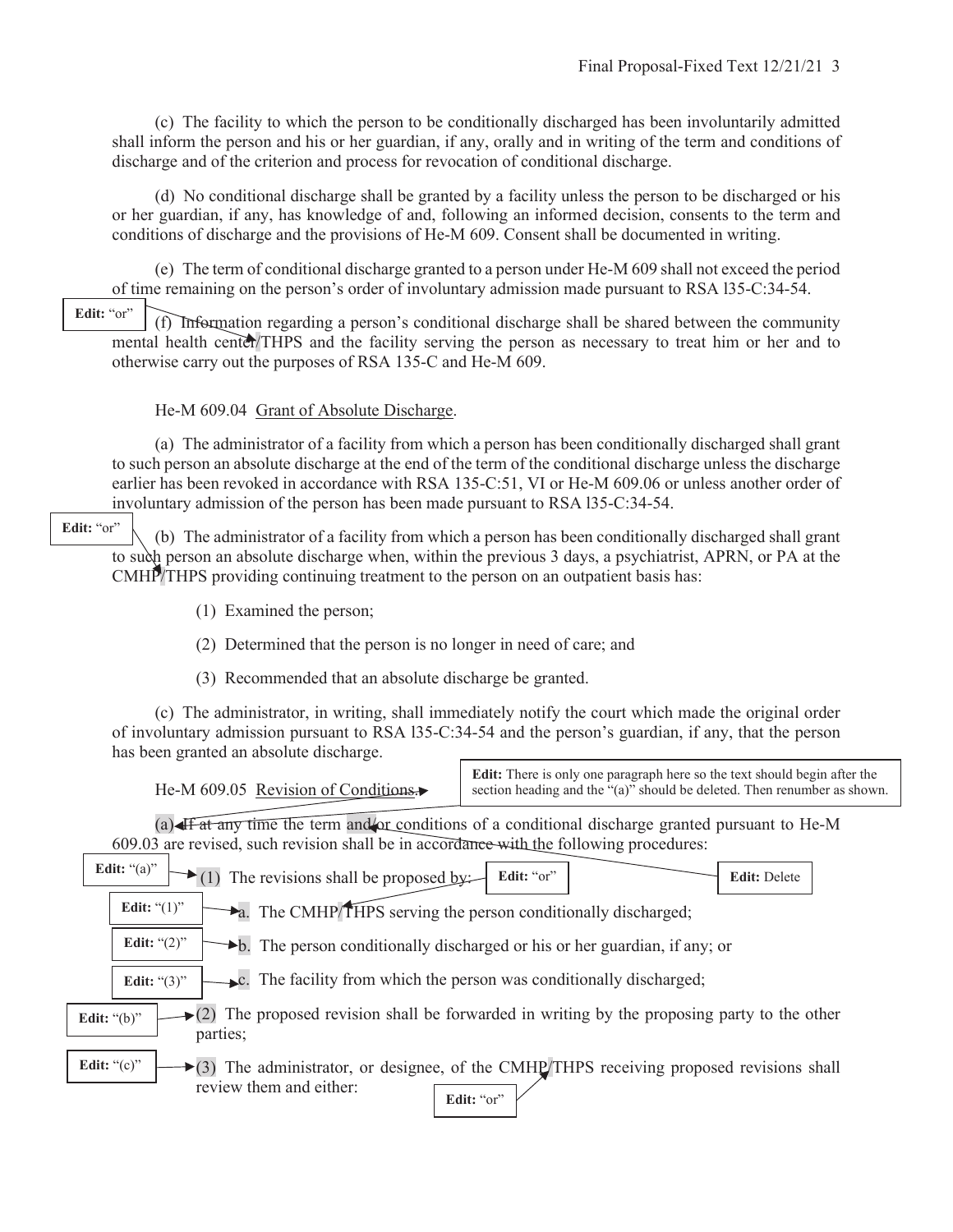Edit: "or"



### **Readopt with amendment He-M 609.06, effective 10-25-16 (Document #12014), as amended effective 8-6-21 (Document #13250, Emergency), to read as follows:**

He-M 609.06 Revocation of Conditional Discharge.

**Edit:** "C"

 (a) Pursuant to RSA 135-C:51, a psychiatrist, APRN, or PA at a CMHP/THPS providing continuing treatment on an outpatient basis to a person conditionally discharged pursuant to RSA 135-C:50 may conduct, or cause to be conducted by a treatment team member or an emergency service staff member, an examination of the person to determine if the conditional discharge should be revoked.

 (b) An examination pursuant to (a) above shall only be conducted if the psychiatrist, APRN, or PA reasonably believes that:

(1) The person has violated a condition of the discharge by:

a. Failing or refusing to take medications prescribed by a psychiatrist, APRN, PA, or emergency physician, PA, or APRN as defined in RSA 135-C:2, II-a, to treat his or her psychiatric illness, provided that the psychiatrist, APRN, PA, or emergency physician, PA, or APRN as defined in RSA 135-C:2, II-a is on the list of physicians, PAs, and APRNs as defined in RSA 135-C:2, II-a, maintained by the commissioner pursuant to RSA 135-C:28, who are approved by either a designated receiving facility or a community mental health program approved by the commissioner,, whether on behalf of a CMHP, THPS, NH Hospital, DRF, or a hospital emergency room receiving a patient who is on a conditional discharge; **Edit:** "shall" **Edit:** Delete extra comma.

b. Failing or refusing to attend/scheduled appointments, which interferes with the responsibility of the CMHP/THPS to provide monitoring and/or treatment. This shall not apply to peer support which must be voluntary; **Edit:** Delete

c. Failing or refusing to communicate with the  $\text{CMPH}$ THPS, which interferes with the responsibility of the SMHP/THPS to provide monitoring and/or treatment;

Edit: "or"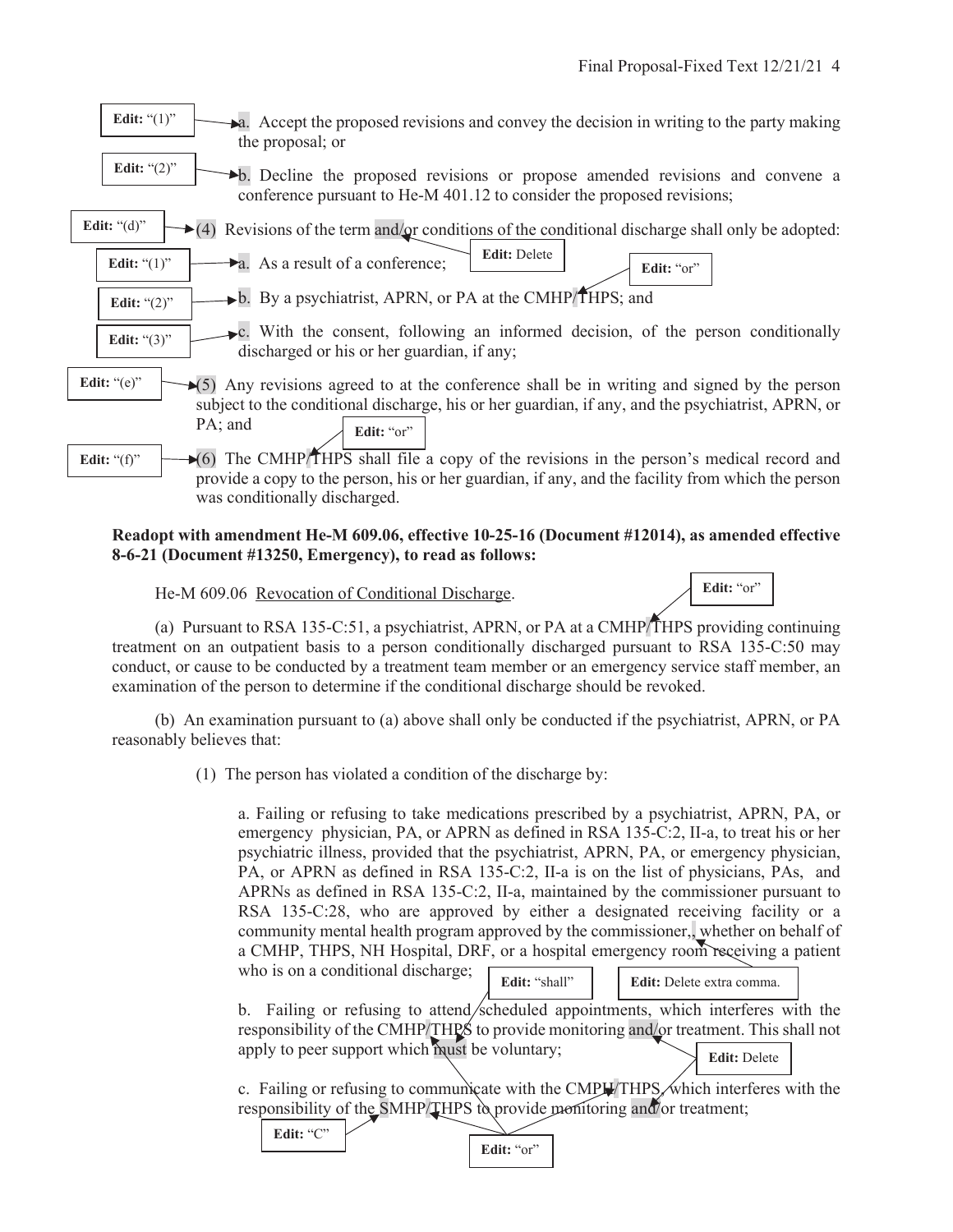

**Edit:** "C"

e. Using alcohol or other non-prescription medications/illicit drugs, to the extend it adversely affects or is likely to adversely affect the person's ability to meaningfully participate in treatment; or

f. Failing to comply with a condition specifically written to address patient-specific behaviors that interfere with treatment or continued ability to live in the community; or

(2) A condition or circumstance exists which might create a potentially serious likelihood of danger to the person or to others established by demonstrating that:

a. The person has inflicted serious bodily injury on themselves or has attempted serious self-injury and there is a likelihood that the act or attempted act will reoccur if the conditional discharge is not revoked;

b. The person has threatened to inflict serious bodily injury on themselves and there is a likelihood that an act or attempt of serious self-injury will occur if the conditional discharge is not revoked;

c. The person's behavior demonstrates that they lack the capacity to care for their own welfare;

d. The person is a danger to others, which is established by demonstrating that the person has inflicted, attempted to inflict, or threatened to inflict seriously bodily harm on another; or

e. The person's mental status has deteriorated from the person's usual mental status, such that the person is exhibiting an exacerbation of psychiatric symptoms that potentially endanger self or others, lead to severe self-neglect, or lead to a failure to function in a less restrictive environment, and the likelihood of stabilizing and reversing such deterioration would be substantially improved if treatment were to be given.

 (c) Before an examination is conducted, the CMHP/THPS shall prepare a written notice identifying the belief, and the reasons therefor, that a violation of the conditional discharge has occurred to include the following: Edit: "or"

> (1) How the violation interferes with the responsibility of the CMHP/THPS to provide monitoring and/or treatment;

**Edit:** Delete

(2) Any other circumstances or conditions exist which might create a potentially serious likelihood of danger to the person or to others; and

(3) How the person's mental health status has deteriorated from the person's usual mental status, such that the person is exhibiting an exacerbation of psychiatric symptoms that potentially endanger self or others, lead to severe self-neglect, or lead to a failure to function in a less restrictive environment, and the likelihood of stabilizing and reversing such deterioration would be substantially improved if treatment were to be given.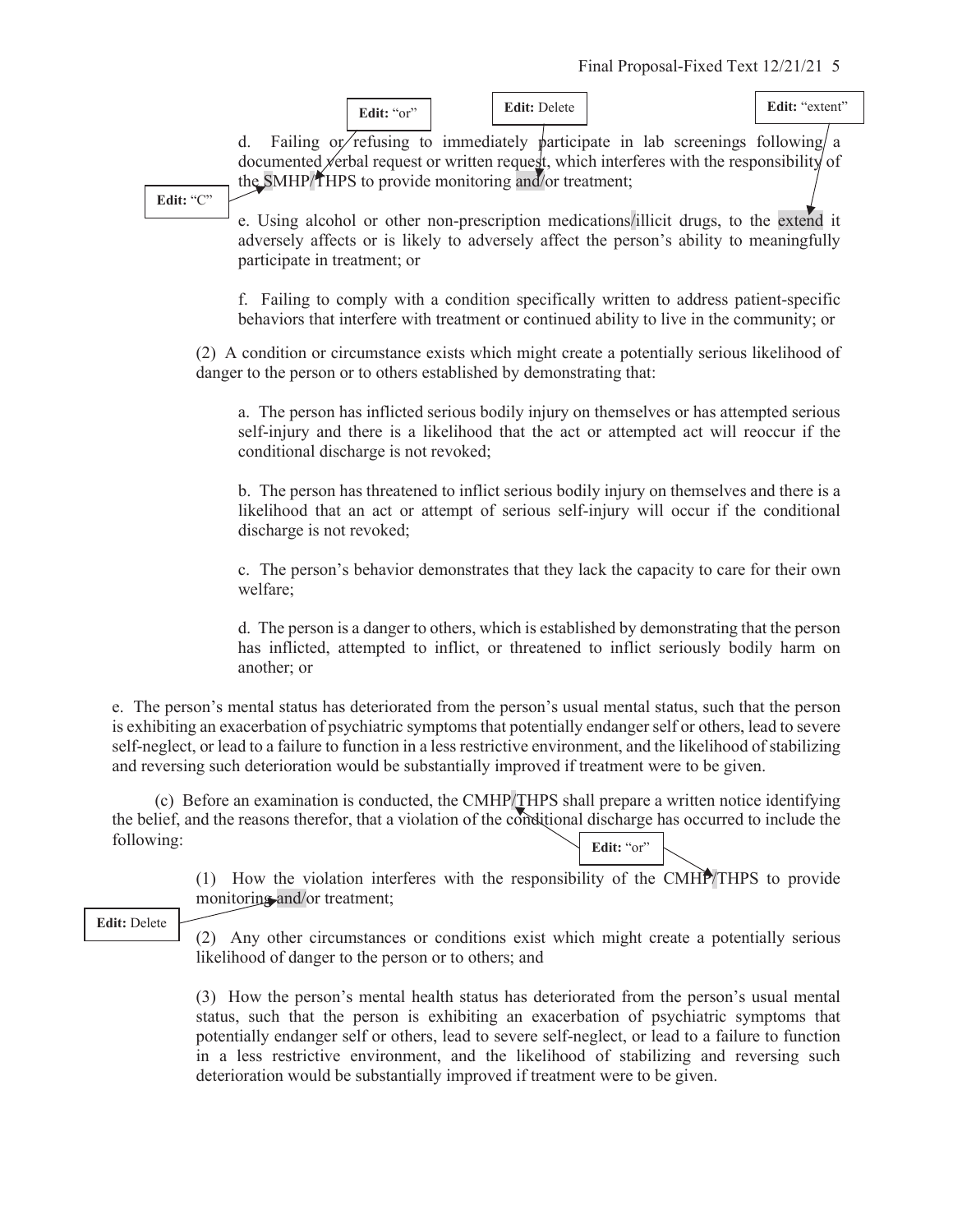Edit: "or"

(d) Pursuant to RSA 135-C:51,  $I(b)$ , a CMHP/THPS representative shall offer and explain the written notice to the person prior to the examination provided such notice can be provided safely, without significant possibility of bodily harm.

(e) If it is unsafe to provide and explain the written notice to the person, a description of the circumstances indicating such risk shall be placed in the file.

 (f) The CMHP/THPS shall make a reasonable effort to locate the person, if they are not immediately available. Edit: "or"

 (g) If the person cannot be located or if consent to an examination cannot be obtained, the psychiatrist or other representative of the CMHP/THPS may sign a complaint to compel examination.

 (h) Upon issuance of such a complaint, any law enforcement officer shall take custody of the person and immediately deliver him or her to the place specified in the complaint.

 (i) Following the examination, the psychiatrist, APRN, or PA may temporarily revoke the conditional discharge if they find that: **Edit:** "or" **Edit:** Delete

> (1) The person has either violated a condition of the discharge which interferes with the responsibility of the CMHP/THPS to provide monitoring and/or treatment;

> (2) The person is in such a mental condition as a result of a mental illness as to create a potentially serious likelihood of danger to himself or herself or to others; or

> (3) The person's mental status has deteriorated from their usual mental status, such that the person is exhibiting an exacerbation of psychiatric symptoms that potentially endanger self or others, lead to severe self-neglect, or lead to a failure to function in a less restrictive environment, and the likelihood of stabilizing and reversing such deterioration would be substantially improved if treatment were to be given.

**Edit:** "then:"

(i) If the conditional discharge is temporarily revoked:  $\blacktriangle$ 

(1) The psychiatrist, APRN, or PA, or his or her designee, shall prepare, offer and explain to the person a written notice giving the reasons for the revocation so long as is can be done safely, without significant possibility of bodily harm. If this cannot be done safely, a description of the **Edit:** Delete. circumstances indicating such risk shall be placed in the file; and **Edit:** "shall include"

 $\overline{a}$ (2) That the written notice includes the name of the receiving facility to which the person is to be transported upon the facility location being identified. The person shall not be transported to the facility without having received a verbal and written notification identifying the facility to which the person is being transported.

 (k) A law enforcement officer or ambulance personnel shall take custody of the person whose conditional discharge has been temporarily revoked and shall deliver him or her, together with a copy of the notice, to the receiving facility identified by the psychiatrist, APRN, or PA.

(l) The administrator of the facility to which a person has been returned, or his or her designee, shall:

(1) Personally examine such person;

(2) Review the reasons for temporary revocation of the conditional discharge so long as it can be done safely, without significant possibility of bodily harm. If this cannot be done safely, a description of the circumstances indicating such risk shall be placed in the file; and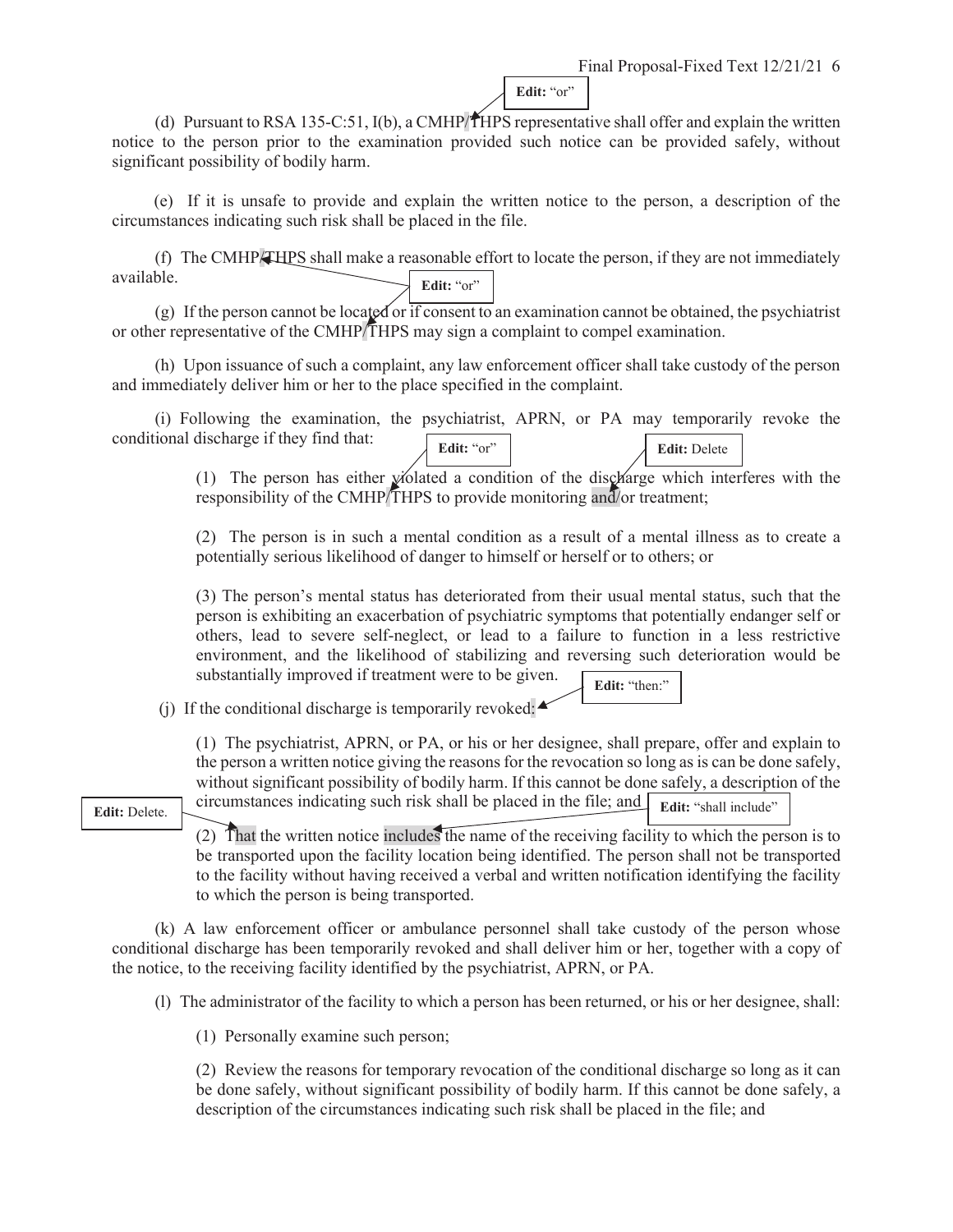**Edit:** Delete

(3) Revoke absolutely the conditional discharge if he  $\phi$  f she finds that the person either:

**Edit:** "or"

a. Has violated a condition of the discharge which interferes with the responsibility of the CMHP/THPS to provide monitoring and/or treatment; or

b. Is, at the time of examination, in such a mental condition as a result of mental illness as to create a potentially serious likelihood of danger to self or to others or the person's mental status has deteriorated from the person's usual mental status, such that the person is exhibiting an exacerbation of psychiatric symptoms that potentially endanger self or other, lead to severe self-neglect, or lead to a failure to function in a less restrictive environment, and the likelihood of stabilizing and reversing such deterioration would be substantially Edit: Insert comma. Limproved if treatment were to be given.

 (m) The examination, review and determination shall be made within 72 hours, excluding Sundays and state legal holidays, of delivery of a person to a facility pursuant to (j) above.

 (n) If the administrator of the facility, or his or her designee, determines that an absolute revocation is warranted, he or she shall immediately prepare, offer, and explain to the person the information in a written notice of the revocation and the reasons for the revocation, and notice of the person's right to appeal and right to legal counsel as set forth in He-M 609.07 so long as it can be done safely, without significant possibility of bodily harm. If this cannot be done safely, a description of the circumstances indicating such risk shall be placed in the file. **Edit:** Delete

(o) Any administrator, of any facility, may absolutely revoke a person's conditional discharge, regardless of which facility initially executed the conditional discharge with the person.

 (p) The person shall be subject to the terms and conditions of the order of involuntary admission made pursuant to RSA 135-C:34-54 from which conditional discharge was granted as if such conditional discharge had not been granted.

 (q) If the administrator of the facility, or his or her designee, determines that an absolute revocation is not warranted, the facility shall return the person to the location where he or she was taken into custody.

 (r) If the person is returned, he or she shall then be subject to the term and provisions of conditional discharge that were in effect prior to the temporary revocation of the conditional discharge.

 (s) A person conditionally discharged may be admitted to a facility through an involuntary emergency admission (IEA) under RSA 135-C:27-33.

 (t) When a person conditionally discharged has been admitted to a facility by an IEA, the finding of probable cause for IEA by the district court shall authorize the person's admission for not longer than a 10 day period as provided in RSA 135-C:32, unless during the period of IEA the person's conditional discharge is absolutely revoked pursuant to (u) below.

 (u) A facility administrator shall absolutely revoke a person's conditional discharge when the person has been admitted to a facility by an IEA, so long as the revocation occurs within 10 days of the IEA physician's certification being signed, and the administrator of the facility, or his or her designee, has personally examined the individual and found that the person either:

> (1) Has violated a condition of the discharge which interferes with the responsibility of the CMHP/THPS to provide monitoring and/or treatment; or

Edit: "or"

**Edit:** Delete

**Edit:** hyphen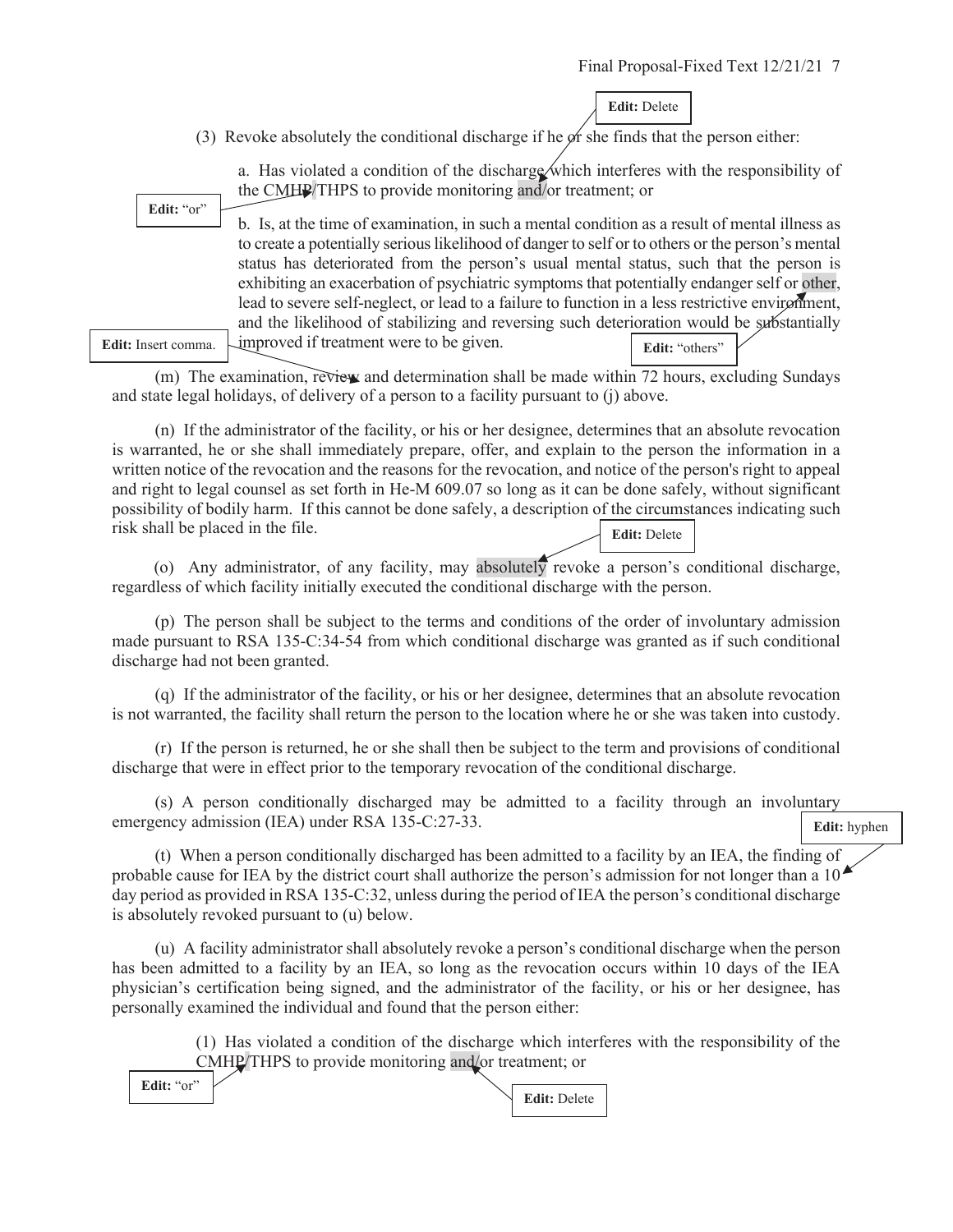**Unclear:** This needs to be described. Consider: …shall send written notice as required by (v) above by first-class...

> (2) Is, at the time of examination, in such a mental condition as a result of mental illness as to create a potentially serious likelihood of danger to self or others or the person's mental status has deteriorated from the person's usual mental status, such that the person is exhibiting an exacerbation of psychiatric symptoms that potentially endanger self or others, lead to severe self-neglect, or lead to a failure to function in a less restrictive environment, and the likelihood of stabilizing and reversing such deterioration would be substantially improved if treatment were to be given. **Edit:** Delete

(v) If a conditional discharge is absolutely revoked pursuant to  $(u)$  above, the administrator, or his or her designee, shall first prepare, offer, and explain  $t\delta$  the person, if it can be done safely without significant possibility of bodily harm, a written notice of the revocation and the reasons therefor and notice of the person's right to appeal and right to legal counsel as set forth in He-M 609.07.

(w) If the written notice in (v) above cannot be explained in person safely, a description of the circumstances indicating such risk shall be placed in the file within 24 hours of the patient receiving notice of absolute revocation of his or her conditional discharge and the right to appeal such revocation, or of the patient requesting an appeal of the absolute revocation, whichever comes first.

(x) New Hampshire Hospital (NHH) shall send written notice of the same by first-class mail, fax, or other written method to the patient's guardian.

(y) NHH shall make a good-faith effort to reach the guardian to provide oral notice of the patient's absolute revocation, right to an appeal, and, as applicable, the patient's decision to request an appeal.

 (z) If a conditional discharge is absolutely revoked, in addition to the notice given in (v) above, the department shall:

> (1) Provide legal counsel who are not directly employed by the department, and who contract with the department to represent persons for involuntary emergency admission proceedings at no cost to the person;

> (2) Provide patient contact information to the assigned private attorney in order for the attorney to:

a. Meet with the person, and the person's guardian if he or she requests, to discuss the implications of the person's initial decision not to appeal the absolute revocation and the avenues of legal recourse available to the person, including an appeal, and either:

1. Obtain a written waiver of appeal signed by the person; or

2. Notify the department of the person's final decision to appeal the absolute revocation so that the matter may be referred to the administrative appeals unit and scheduled for a hearing; and

(3) Provide legal counsel from a list of private attorneys, maintained by the department's bureau of behavioral health who are not directly employed by the department, and who contract with the department to represent persons in administrative appeals hearings at no cost to the person if:

a. The person appeals the absolute revocation; or

b. The person's guardian or the guardian's attorney appeals the absolute revocation of the conditional discharge; and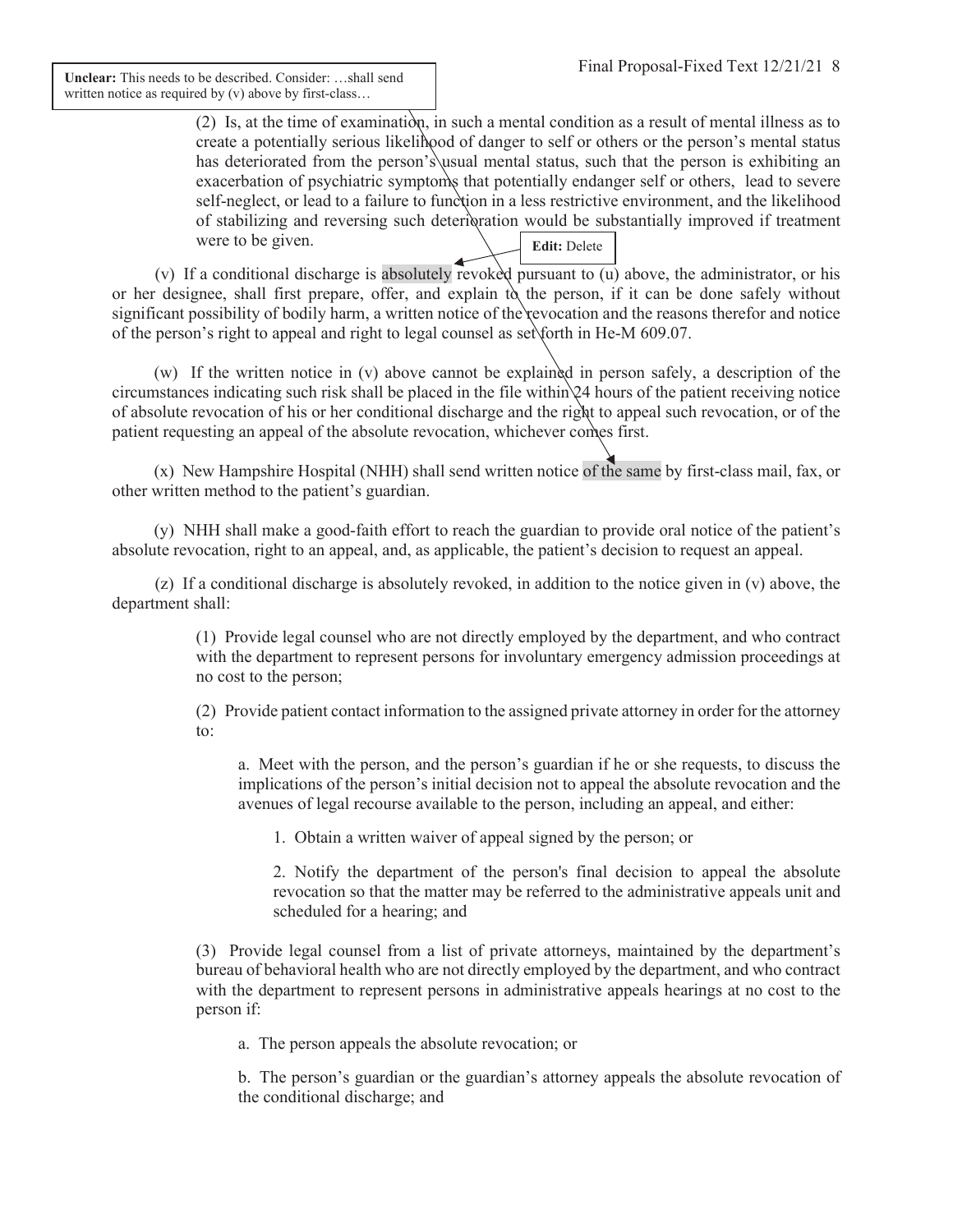(4) Provide notice to the person's guardian, if any, of the person's decision to waive or exercise his or her option to appeal the absolute revocation of the conditional discharge and provide the guardian with an opportunity to participate in the hearing with or without his or her attorney of choice.

(aa) If the written notices of revocation as referenced in (d), (j), (n), and (v) above cannot be offered to and explained to the person safely without significant possibility of bodily harm, a description of the circumstances indicating such risk shall be provided to the person's guardian, if any, and placed in the person's file for each notice.

## **Readopt He-M 609.07, effective 10-25-16 (Document #12014), as amended effective 8-6-21 (Document #13250, Emergency), to read as follows:**

He-M 609.07 Appeal of Revocation.

 (a) A person or his or her guardian, if any, whose conditional discharge has been absolutely revoked by the administrator of a facility, or his or her designee, pursuant to He-M 609.06(j) may appeal the decision to the commissioner.

 (b) Upon the request of the person or his or her guardian, a person appealing absolute revocation of conditional discharge may obtain assistance from the facility in effecting the appeal.

(c) The appeal shall:

- (l) Be in writing;
- (2) State that a hearing is requested;
- (3) State whether or not assistance of legal counsel is requested at such a hearing; and

(4) Include such information related to the basis for the appeal as the person or his or her guardian, at the time, may elect to offer.

 (d) The facility shall submit the appeal to the commissioner, together with copies of all notices provided to the person pursuant to He-M 609.06 and any other information relevant to the reasons for revocation of the conditional discharge.

(e) If a hearing on the appeal has been requested, the commissioner, or his or her designee, shall:

(l) Obtain legal counsel for the person; and

(2) Conduct a hearing on the appeal within 5 working days of the commissioner's receipt of the request for a hearing. **Edit:** Delete

(f) Hearings on appeals filed under He-M 609.07 shall be conducted in accordance with He-C 203.

 $(g)$  Following a hearing, the commissioner, or his or her designee, shall, within 3 working days, decide if the person either has violated a condition of the discharge, which interferes with the responsibility of the CMHP/THPS to provide monitoring and/or treatment or was in such a mental condition, at the time of examination, as a result of mental illness as to create a potentially serious likelihood of danger to self or Edit: "or"

to others or the person's mental status has deteriorated from the person's usual mental status, such that the patient is exhibiting an exacerbation of psychiatric symptoms that potentially endanger self or others, lead to severe self-neglect, or lead to a failure to function in a less restrictive environment, and the likelihood of

**Unclear:** The first sentence in (g) is much too long to be readily understood. Please split it up.